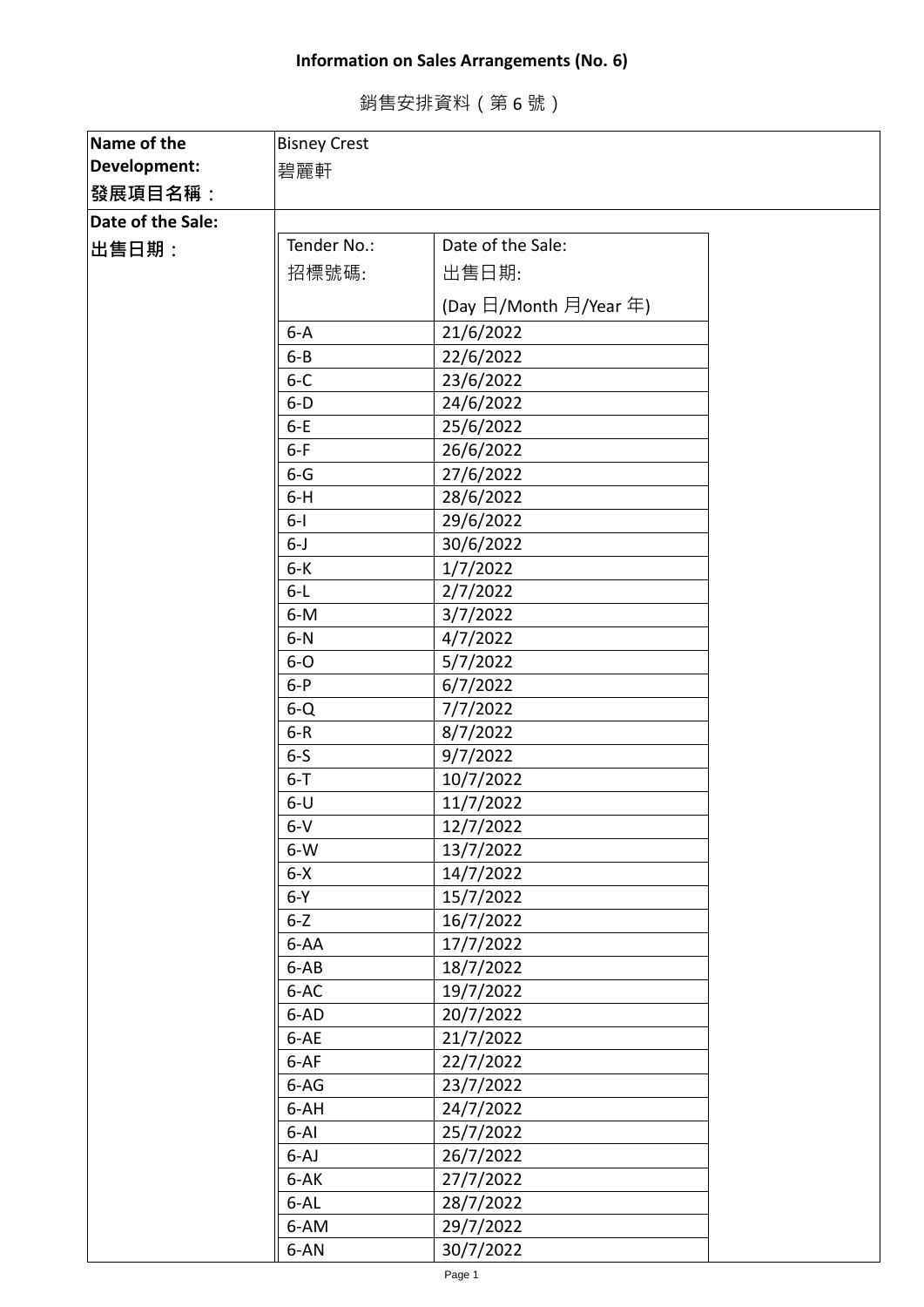|                   | $6-AO$  | 31/7/2022        |                       |                  |                              |
|-------------------|---------|------------------|-----------------------|------------------|------------------------------|
|                   |         |                  |                       |                  |                              |
| Time of the Sale: |         |                  |                       |                  |                              |
| 出售時間:             | Tender  |                  | Commencement date and |                  | Closing date and time of the |
|                   | No.:    |                  | time of the tender    |                  | tender                       |
|                   | 招標號碼:   |                  | 招標開始日期及時間             |                  | 招標截止日期及時間                    |
|                   |         | Date 日期          | Time 時間               | Date 日期          | Time 時間                      |
|                   |         | (Day $\boxminus$ |                       | (Day $\boxminus$ |                              |
|                   |         | /Month 月         |                       | /Month 月         |                              |
|                   |         | /Year 年)         |                       | /Year 年)         |                              |
|                   | $6-A$   | 21/6/2022        | 1:00 p.m.             | 21/6/2022        | 4:00 p.m.                    |
|                   |         |                  | 下午1時                  |                  | 下午4時                         |
|                   | $6 - B$ | 22/6/2022        | 1:00 p.m.             | 22/6/2022        | 4:00 p.m.                    |
|                   |         |                  | 下午1時                  |                  | 下午4時                         |
|                   | $6 - C$ | 23/6/2022        | 1:00 p.m.             | 23/6/2022        | 4:00 p.m.                    |
|                   |         |                  | 下午1時                  |                  | 下午4時                         |
|                   | $6-D$   | 24/6/2022        | 1:00 p.m.             | 24/6/2022        | 4:00 p.m.                    |
|                   |         |                  | 下午1時                  |                  | 下午4時                         |
|                   | $6-E$   | 25/6/2022        | 1:00 p.m.             | 25/6/2022        | 4:00 p.m.                    |
|                   |         |                  | 下午1時                  |                  | 下午4時                         |
|                   | $6-F$   | 26/6/2022        | 1:00 p.m.             | 26/6/2022        | 4:00 p.m.                    |
|                   |         |                  | 下午1時                  |                  | 下午4時                         |
|                   | $6 - G$ | 27/6/2022        | 1:00 p.m.             | 27/6/2022        | 4:00 p.m.                    |
|                   |         |                  | 下午1時                  |                  | 下午4時                         |
|                   | $6-H$   | 28/6/2022        | 1:00 p.m.             | 28/6/2022        | 4:00 p.m.                    |
|                   |         |                  | 下午1時                  |                  | 下午4時                         |
|                   | $6 - 1$ | 29/6/2022        | 1:00 p.m.             | 29/6/2022        | 4:00 p.m.                    |
|                   |         |                  | 下午1時                  |                  | 下午4時                         |
|                   | $6 - J$ | 30/6/2022        | 1:00 p.m.             | 30/6/2022        | 4:00 p.m.                    |
|                   |         |                  | 下午1時                  |                  | 下午4時                         |
|                   | $6-K$   | 1/7/2022         | 1:00 p.m.             | 1/7/2022         | 4:00 p.m.                    |
|                   |         |                  | 下午1時                  |                  | 下午4時                         |
|                   | $6-L$   | 2/7/2022         | 1:00 p.m.             | 2/7/2022         | 4:00 p.m.                    |
|                   |         |                  | 下午1時                  |                  | 下午4時                         |
|                   | $6-M$   | 3/7/2022         | 1:00 p.m.             | 3/7/2022         | 4:00 p.m.                    |
|                   |         |                  | 下午1時                  |                  | 下午4時                         |
|                   | $6-N$   | 4/7/2022         | 1:00 p.m.             | 4/7/2022         | 4:00 p.m.                    |
|                   |         |                  | 下午1時                  |                  | 下午4時                         |
|                   | $6-0$   | 5/7/2022         | 1:00 p.m.             | 5/7/2022         | 4:00 p.m.                    |
|                   |         |                  | 下午1時                  |                  | 下午4時                         |
|                   | $6-P$   | 6/7/2022         | 1:00 p.m.             | 6/7/2022         | 4:00 p.m.                    |
|                   |         |                  | 下午1時                  |                  | 下午4時                         |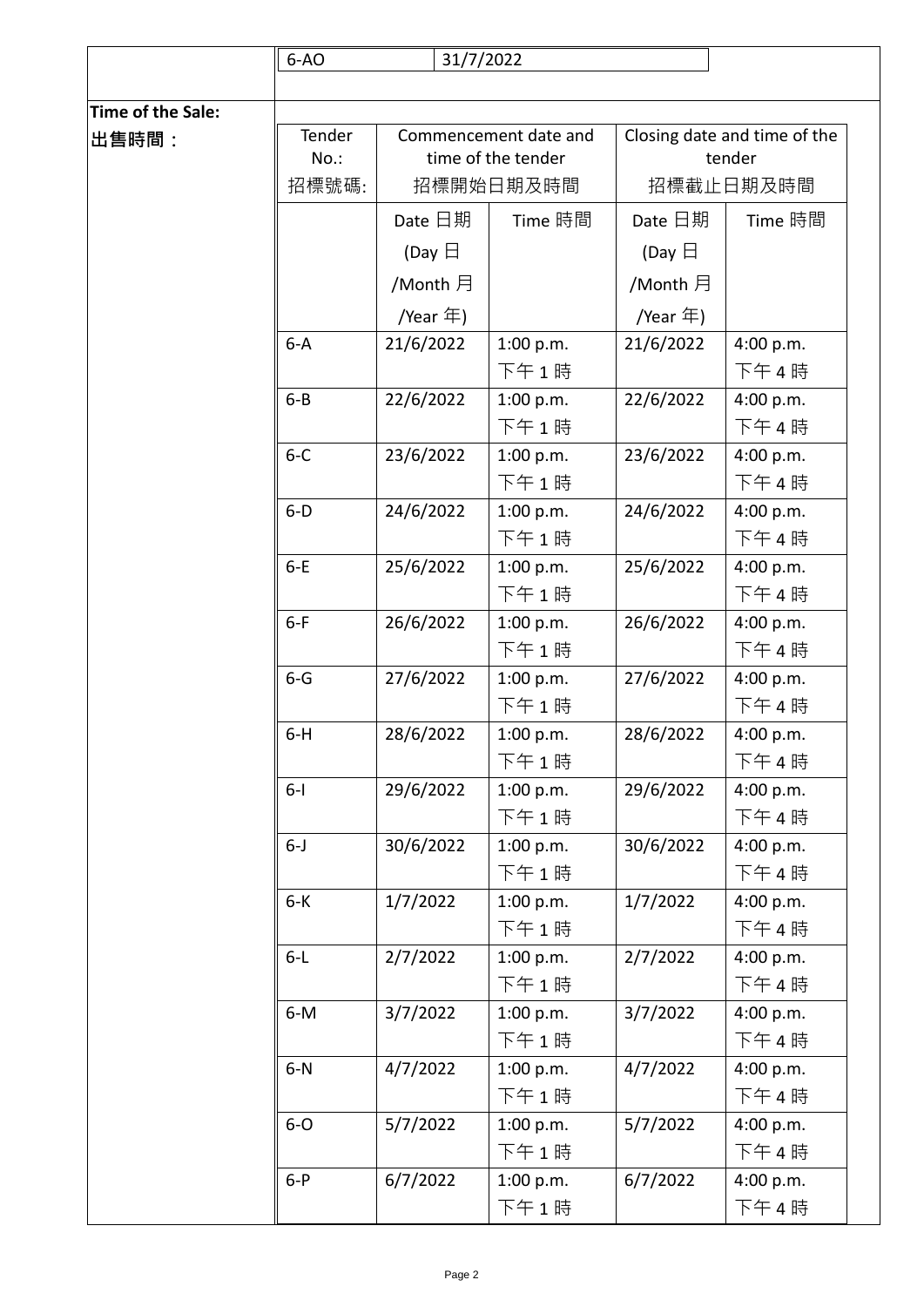| $6 - Q$  | 7/7/2022  | 1:00 p.m. | 7/7/2022  | 4:00 p.m. |
|----------|-----------|-----------|-----------|-----------|
|          |           | 下午1時      |           | 下午4時      |
| $6-R$    | 8/7/2022  | 1:00 p.m. | 8/7/2022  | 4:00 p.m. |
|          |           | 下午1時      |           | 下午4時      |
| $6-5$    | 9/7/2022  | 1:00 p.m. | 9/7/2022  | 4:00 p.m. |
|          |           | 下午1時      |           | 下午4時      |
| $6 - T$  | 10/7/2022 | 1:00 p.m. | 10/7/2022 | 4:00 p.m. |
|          |           | 下午1時      |           | 下午4時      |
| $6-U$    | 11/7/2022 | 1:00 p.m. | 11/7/2022 | 4:00 p.m. |
|          |           | 下午1時      |           | 下午4時      |
| $6-V$    | 12/7/2022 | 1:00 p.m. | 12/7/2022 | 4:00 p.m. |
|          |           | 下午1時      |           | 下午4時      |
| $6-W$    | 13/7/2022 | 1:00 p.m. | 13/7/2022 | 4:00 p.m. |
|          |           | 下午1時      |           | 下午4時      |
| $6 - X$  | 14/7/2022 | 1:00 p.m. | 14/7/2022 | 4:00 p.m. |
|          |           | 下午1時      |           | 下午4時      |
| $6-Y$    | 15/7/2022 | 1:00 p.m. | 15/7/2022 | 4:00 p.m. |
|          |           | 下午1時      |           | 下午4時      |
| $6 - Z$  | 16/7/2022 | 1:00 p.m. | 16/7/2022 | 4:00 p.m. |
|          |           | 下午1時      |           | 下午4時      |
| 6-AA     | 17/7/2022 | 1:00 p.m. | 17/7/2022 | 4:00 p.m. |
|          |           | 下午1時      |           | 下午4時      |
| $6-AB$   | 18/7/2022 | 1:00 p.m. | 18/7/2022 | 4:00 p.m. |
|          |           | 下午1時      |           | 下午4時      |
| 6-AC     | 19/7/2022 | 1:00 p.m. | 19/7/2022 | 4:00 p.m. |
|          |           | 下午 1 時    |           | 下午4時      |
| 6-AD     | 20/7/2022 | 1:00 p.m. | 20/7/2022 | 4:00 p.m. |
|          |           | 下午1時      |           | 下午4時      |
| 6-AE     | 21/7/2022 | 1:00 p.m. | 21/7/2022 | 4:00 p.m. |
|          |           | 下午1時      |           | 下午4時      |
| 6-AF     | 22/7/2022 | 1:00 p.m. | 22/7/2022 | 4:00 p.m. |
|          |           | 下午1時      |           | 下午4時      |
| $6-AG$   | 23/7/2022 | 1:00 p.m. | 23/7/2022 | 4:00 p.m. |
|          |           | 下午1時      |           | 下午4時      |
| 6-AH     | 24/7/2022 | 1:00 p.m. | 24/7/2022 | 4:00 p.m. |
|          |           | 下午1時      |           | 下午4時      |
| $6 - AI$ | 25/7/2022 | 1:00 p.m. | 25/7/2022 | 4:00 p.m. |
|          |           | 下午1時      |           | 下午4時      |
| $6-AJ$   | 26/7/2022 | 1:00 p.m. | 26/7/2022 | 4:00 p.m. |
|          |           | 下午1時      |           | 下午4時      |
| 6-AK     | 27/7/2022 | 1:00 p.m. | 27/7/2022 | 4:00 p.m. |
|          |           | 下午1時      |           | 下午4時      |
|          |           |           |           |           |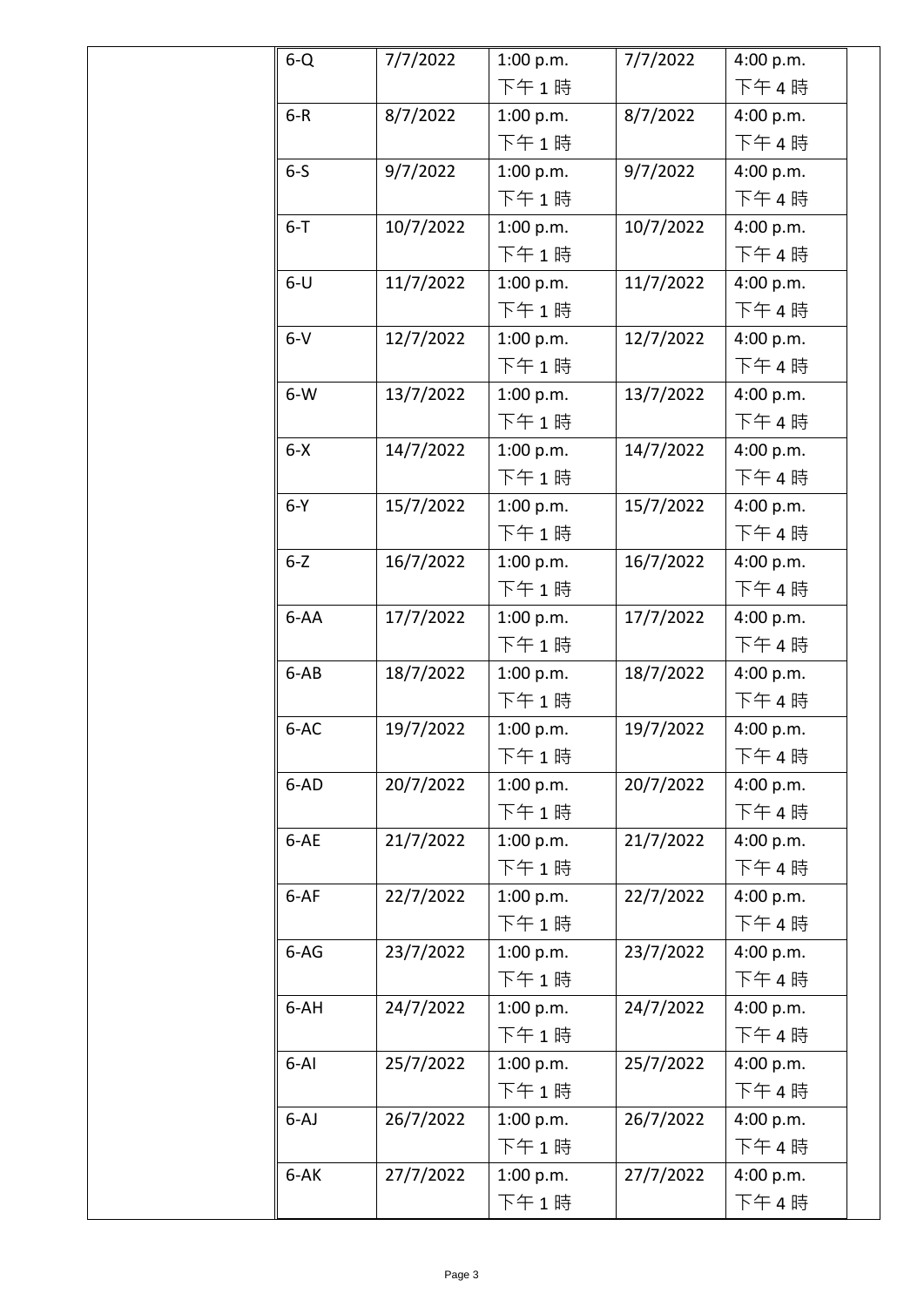|                                                                                                       | $6 - AL$       | 28/7/2022                                                            | 1:00 p.m. | 28/7/2022 | 4:00 p.m.                                                                        |  |  |  |
|-------------------------------------------------------------------------------------------------------|----------------|----------------------------------------------------------------------|-----------|-----------|----------------------------------------------------------------------------------|--|--|--|
|                                                                                                       |                |                                                                      | 下午1時      |           | 下午4時                                                                             |  |  |  |
|                                                                                                       | 6-AM           | 29/7/2022                                                            | 1:00 p.m. | 29/7/2022 | 4:00 p.m.                                                                        |  |  |  |
|                                                                                                       |                |                                                                      | 下午1時      |           | 下午4時                                                                             |  |  |  |
|                                                                                                       | 6-AN           | 30/7/2022                                                            | 1:00 p.m. | 30/7/2022 | 4:00 p.m.                                                                        |  |  |  |
|                                                                                                       |                |                                                                      | 下午1時      |           | 下午4時                                                                             |  |  |  |
|                                                                                                       | $6-AO$         | 31/7/2022                                                            | 1:00 p.m. | 31/7/2022 | 4:00 p.m.                                                                        |  |  |  |
|                                                                                                       |                |                                                                      | 下午1時      |           | 下午4時                                                                             |  |  |  |
|                                                                                                       |                |                                                                      |           |           |                                                                                  |  |  |  |
|                                                                                                       |                | Note: Please refer to the following section entitled "Other matters" |           |           |                                                                                  |  |  |  |
|                                                                                                       |                | 備註:請參閱下項「其他事項」                                                       |           |           |                                                                                  |  |  |  |
|                                                                                                       |                |                                                                      |           |           |                                                                                  |  |  |  |
| Place where the sale                                                                                  |                |                                                                      |           |           | 5 <sup>th</sup> Floor, Tower Two, Nina Tower, No.8 Yeung Uk Road, Tsuen Wan, New |  |  |  |
| will take place:                                                                                      |                | Territories, Hong Kong                                               |           |           |                                                                                  |  |  |  |
| 出售地點:                                                                                                 |                | 香港新界荃灣楊屋道 8 號如心廣場第 2 座 5 樓                                           |           |           |                                                                                  |  |  |  |
|                                                                                                       |                |                                                                      |           |           |                                                                                  |  |  |  |
| <b>Number of specified</b>                                                                            | $\overline{4}$ |                                                                      |           |           |                                                                                  |  |  |  |
| residential properties                                                                                |                |                                                                      |           |           |                                                                                  |  |  |  |
| that will be offered to                                                                               |                |                                                                      |           |           |                                                                                  |  |  |  |
| be sold:                                                                                              |                |                                                                      |           |           |                                                                                  |  |  |  |
| 將提供出售的指明住                                                                                             |                |                                                                      |           |           |                                                                                  |  |  |  |
| 宅物業的數目:                                                                                               |                |                                                                      |           |           |                                                                                  |  |  |  |
|                                                                                                       |                |                                                                      |           |           |                                                                                  |  |  |  |
| Description of the specified residential properties that will be offered to be sold:                  |                |                                                                      |           |           |                                                                                  |  |  |  |
| 將提供出售的指明住宅物業的描述:                                                                                      |                |                                                                      |           |           |                                                                                  |  |  |  |
|                                                                                                       |                |                                                                      |           |           |                                                                                  |  |  |  |
| The following units at the Lower Block of Bisney Crest 以下在碧麗軒低座的單位:                                   |                |                                                                      |           |           |                                                                                  |  |  |  |
|                                                                                                       |                |                                                                      |           |           |                                                                                  |  |  |  |
| Unit-02 on Ground Floor and First Floor 地下及一樓單位-02<br>1.                                              |                |                                                                      |           |           |                                                                                  |  |  |  |
| Unit-03 on Ground Floor and First Floor 地下及一樓單位-03                                                    |                |                                                                      |           |           |                                                                                  |  |  |  |
| 2.<br>Unit-11 on Second Floor and Third Floor 二樓及三樓單位-11                                              |                |                                                                      |           |           |                                                                                  |  |  |  |
| 3.                                                                                                    |                |                                                                      |           |           |                                                                                  |  |  |  |
| 4. Unit-12 on Second Floor and Third Floor 二樓及三樓單位-12                                                 |                |                                                                      |           |           |                                                                                  |  |  |  |
| The method to be used to determine the order of priority in which each of the persons interested in   |                |                                                                      |           |           |                                                                                  |  |  |  |
| purchasing any of the specified residential properties may select the residential property that the   |                |                                                                      |           |           |                                                                                  |  |  |  |
| person wishes to purchase:                                                                            |                |                                                                      |           |           |                                                                                  |  |  |  |
| 將會使用何種方法決定有意購買該等指明住宅物業的每名人士可揀選其意欲購買的住宅物業的優                                                            |                |                                                                      |           |           |                                                                                  |  |  |  |
|                                                                                                       |                |                                                                      |           |           |                                                                                  |  |  |  |
| 先次序:                                                                                                  |                |                                                                      |           |           |                                                                                  |  |  |  |
| Sale by Tender - see details and particulars in the relevant tender notice.                           |                |                                                                      |           |           |                                                                                  |  |  |  |
|                                                                                                       |                |                                                                      |           |           |                                                                                  |  |  |  |
| 以招標方式出售 - 請參閱相關招標公告的細節和詳情。                                                                            |                |                                                                      |           |           |                                                                                  |  |  |  |
| Interested purchaser should refer to the Tender Document (including the Tender Notice, Offer Form and |                |                                                                      |           |           |                                                                                  |  |  |  |

the Conditions of Sale) which will be made available for viewing and collection at 5<sup>th</sup> Floor, Tower Two, Nina Tower, No.8 Yeung Uk Road, Tsuen Wan, New Territories, Hong Kong free of charge during the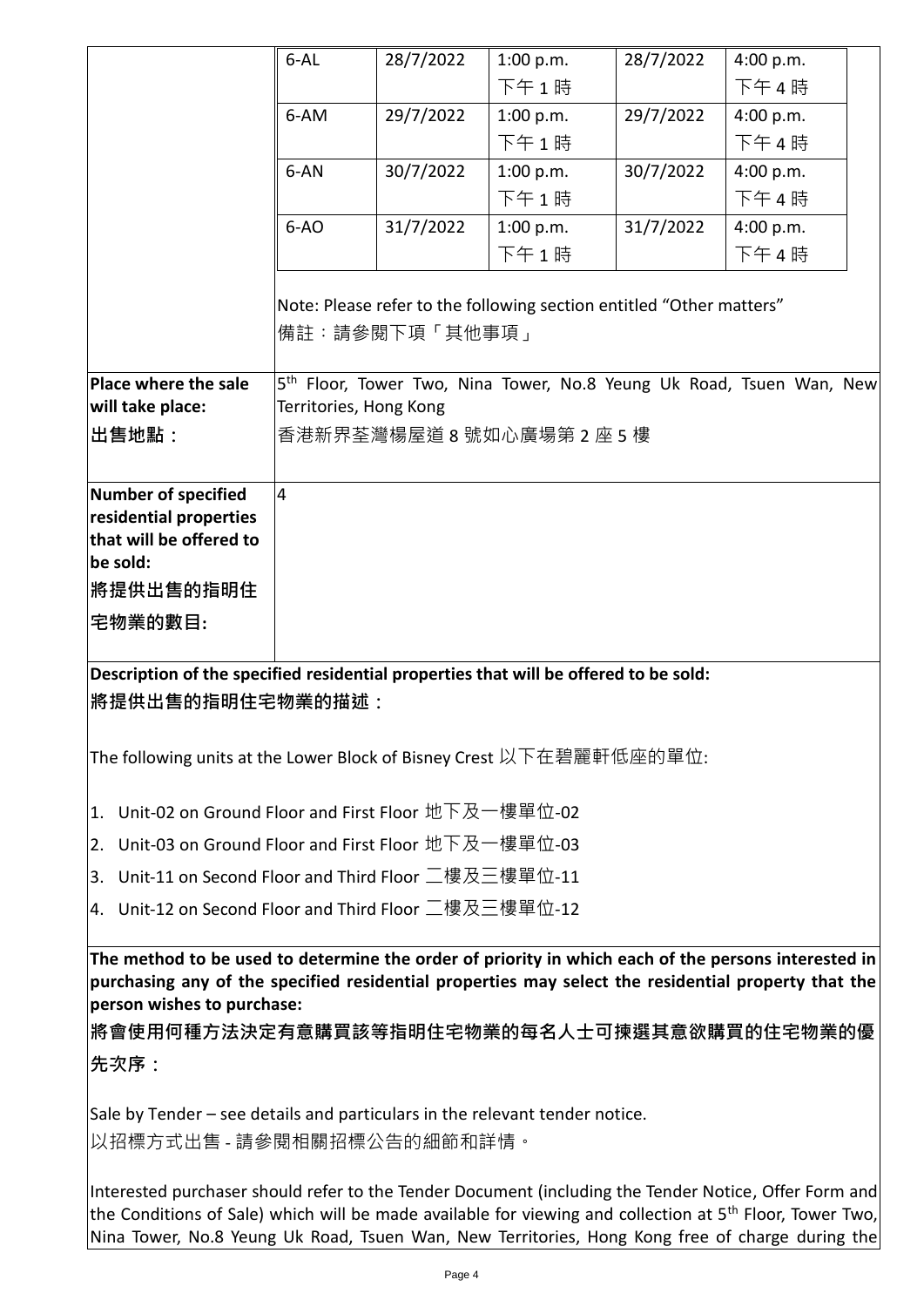following periods:

有興趣購買之買家請參閱招標文件(包括招標公告、要約表格及出售條款)。招標文件(包括招標公 告、要約表格及出售條款) 可於以下時段於售樓處免費參閱及領取:

| Tender<br>$No.$ :<br>招標號碼: | Specified residential properties<br>that will be offered to be sold<br>將提供出售的指明住宅物業                                                                                                                      | Tender Document (including the Tender Notice,<br>Offer Form and the Conditions of Sale) will be<br>made available for viewing and collection during<br>the following periods<br>招標文件(包括招標公告 、要約表格及出售條款)<br>可於以下時段參閱及領取<br>Date 日期<br>Time 時間 |                                             |  |
|----------------------------|----------------------------------------------------------------------------------------------------------------------------------------------------------------------------------------------------------|----------------------------------------------------------------------------------------------------------------------------------------------------------------------------------------------------------------------------------------------|---------------------------------------------|--|
|                            |                                                                                                                                                                                                          | (Day 日/Month 月                                                                                                                                                                                                                               |                                             |  |
|                            |                                                                                                                                                                                                          | /Year 年)                                                                                                                                                                                                                                     |                                             |  |
| $6 - A$                    | specified<br>All<br>the<br>residential<br>properties set out in the Sales<br>Arrangements (Please refer to the<br>following section entitled "Other<br>matters")<br>所有於銷售安排中列出的指明住<br>宅物業 (請參閱下項 「其他事項」) | 18/6/2022 to 至<br>21/6/2022                                                                                                                                                                                                                  | From 11:00 a.m. to 4:00 p.m.<br>由上午11時至下午4時 |  |
| $6 - B$                    | All the available and remaining<br>specified residential properties<br>所有可供出售及餘下的指明住宅<br>物業                                                                                                              | 22/6/2022                                                                                                                                                                                                                                    | From 11:00 a.m. to 4:00 p.m.<br>由上午11時至下午4時 |  |
| $6-C$                      | All the available and remaining<br>specified residential properties<br>所有可供出售及餘下的指明住宅<br>物業                                                                                                              | 23/6/2022                                                                                                                                                                                                                                    | From 11:00 a.m. to 4:00 p.m.<br>由上午11時至下午4時 |  |
| $6-D$                      | All the available and remaining $24/6/2022$<br>specified residential properties<br>所有可供出售及餘下的指明住宅<br>物業                                                                                                  |                                                                                                                                                                                                                                              | From 11:00 a.m. to 4:00 p.m.<br>由上午11時至下午4時 |  |
| $6-E$                      | All the available and remaining<br>specified residential properties<br>所有可供出售及餘下的指明住宅<br>物業                                                                                                              | 25/6/2022                                                                                                                                                                                                                                    | From 11:00 a.m. to 4:00 p.m.<br>由上午11時至下午4時 |  |
| $6-F$                      | All the available and remaining<br>specified residential properties<br>所有可供出售及餘下的指明住宅<br>物業                                                                                                              | 26/6/2022                                                                                                                                                                                                                                    | From 11:00 a.m. to 4:00 p.m.<br>由上午11時至下午4時 |  |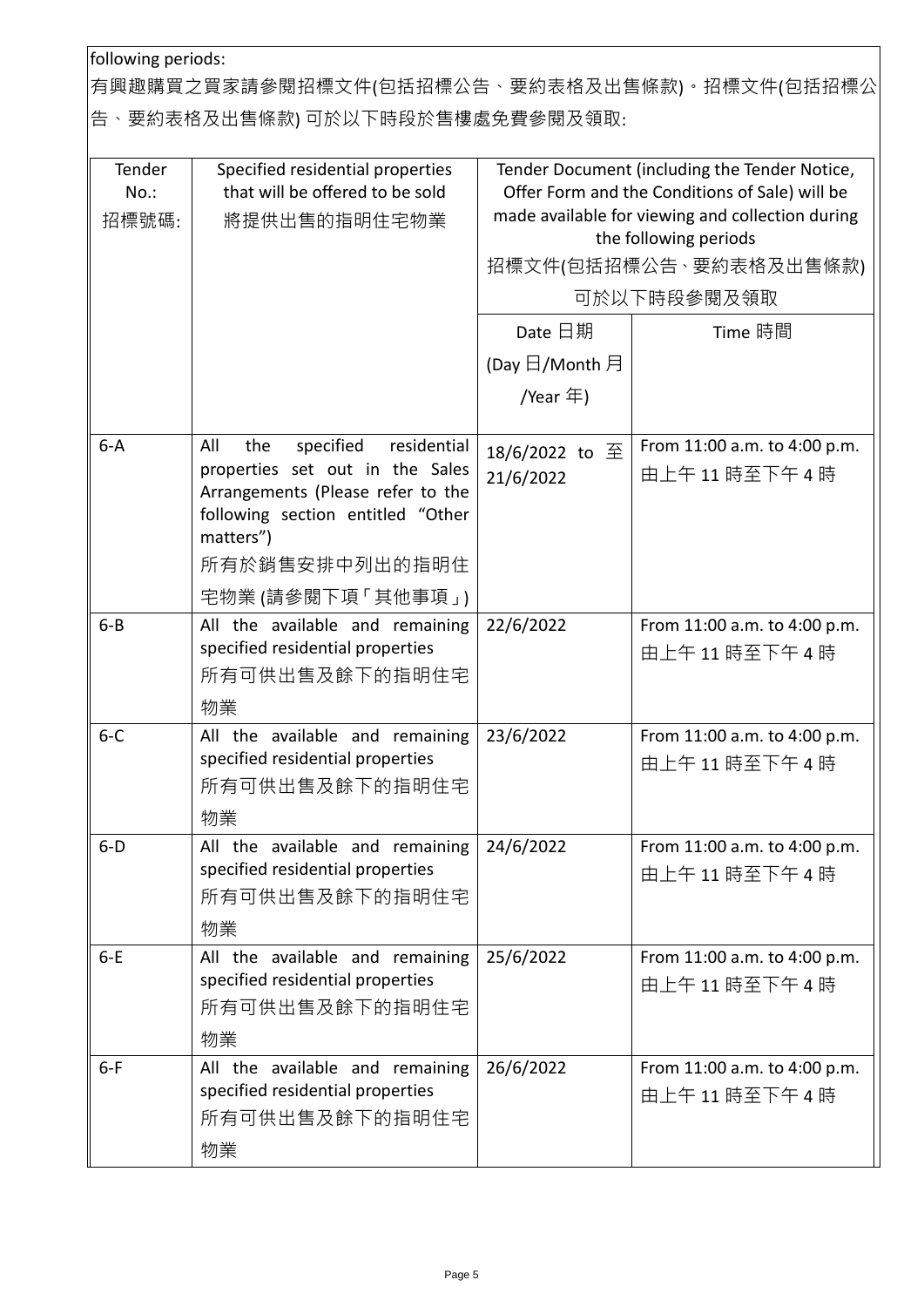| $6 - G$ | All the available and remaining<br>specified residential properties<br>所有可供出售及餘下的指明住宅<br>物業 | 27/6/2022 | From 11:00 a.m. to 4:00 p.m.<br>由上午11時至下午4時 |
|---------|---------------------------------------------------------------------------------------------|-----------|---------------------------------------------|
| $6-H$   | All the available and remaining<br>specified residential properties<br>所有可供出售及餘下的指明住宅<br>物業 | 28/6/2022 | From 11:00 a.m. to 4:00 p.m.<br>由上午11時至下午4時 |
| $6-1$   | All the available and remaining<br>specified residential properties<br>所有可供出售及餘下的指明住宅<br>物業 | 29/6/2022 | From 11:00 a.m. to 4:00 p.m.<br>由上午11時至下午4時 |
| $6 - J$ | All the available and remaining<br>specified residential properties<br>所有可供出售及餘下的指明住宅<br>物業 | 30/6/2022 | From 11:00 a.m. to 4:00 p.m.<br>由上午11時至下午4時 |
| $6-K$   | All the available and remaining<br>specified residential properties<br>所有可供出售及餘下的指明住宅<br>物業 | 1/7/2022  | From 11:00 a.m. to 4:00 p.m.<br>由上午11時至下午4時 |
| $6 - L$ | All the available and remaining<br>specified residential properties<br>所有可供出售及餘下的指明住宅<br>物業 | 2/7/2022  | From 11:00 a.m. to 4:00 p.m.<br>由上午11時至下午4時 |
| $6-M$   | All the available and remaining<br>specified residential properties<br>所有可供出售及餘下的指明住宅<br>物業 | 3/7/2022  | From 11:00 a.m. to 4:00 p.m.<br>由上午11時至下午4時 |
| $6-N$   | All the available and remaining<br>specified residential properties<br>所有可供出售及餘下的指明住宅<br>物業 | 4/7/2022  | From 11:00 a.m. to 4:00 p.m.<br>由上午11時至下午4時 |
| $6-0$   | All the available and remaining<br>specified residential properties<br>所有可供出售及餘下的指明住宅<br>物業 | 5/7/2022  | From 11:00 a.m. to 4:00 p.m.<br>由上午11時至下午4時 |
| $6-P$   | All the available and remaining<br>specified residential properties<br>所有可供出售及餘下的指明住宅<br>物業 | 6/7/2022  | From 11:00 a.m. to 4:00 p.m.<br>由上午11時至下午4時 |
| $6 - Q$ | All the available and remaining<br>specified residential properties<br>所有可供出售及餘下的指明住宅<br>物業 | 7/7/2022  | From 11:00 a.m. to 4:00 p.m.<br>由上午11時至下午4時 |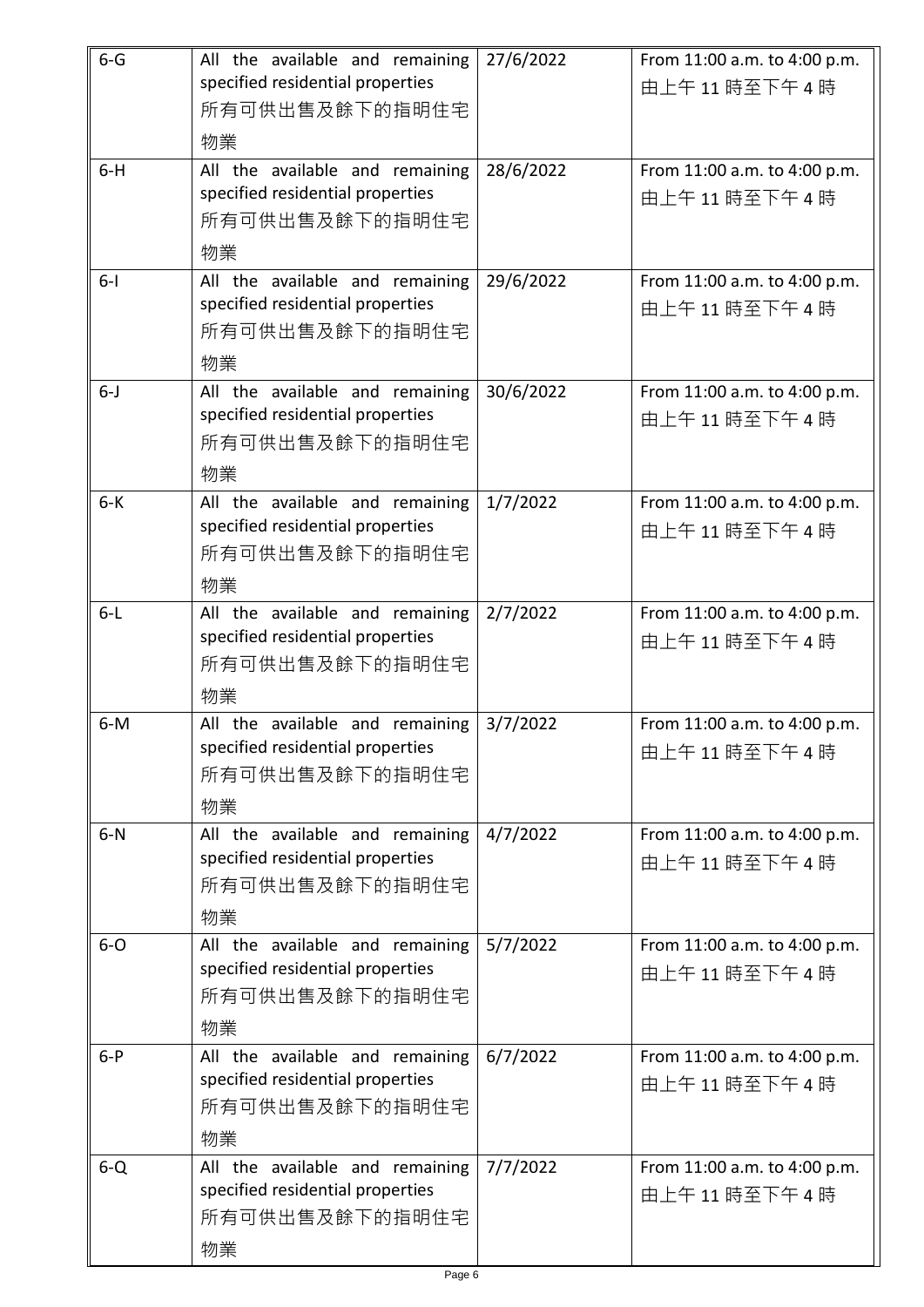| $6-R$   | All the available and remaining<br>specified residential properties<br>所有可供出售及餘下的指明住宅<br>物業 | 8/7/2022  | From 11:00 a.m. to 4:00 p.m.<br>由上午11時至下午4時 |
|---------|---------------------------------------------------------------------------------------------|-----------|---------------------------------------------|
| $6-5$   | All the available and remaining<br>specified residential properties<br>所有可供出售及餘下的指明住宅<br>物業 | 9/7/2022  | From 11:00 a.m. to 4:00 p.m.<br>由上午11時至下午4時 |
| $6 - T$ | All the available and remaining<br>specified residential properties<br>所有可供出售及餘下的指明住宅<br>物業 | 10/7/2022 | From 11:00 a.m. to 4:00 p.m.<br>由上午11時至下午4時 |
| $6-U$   | All the available and remaining<br>specified residential properties<br>所有可供出售及餘下的指明住宅<br>物業 | 11/7/2022 | From 11:00 a.m. to 4:00 p.m.<br>由上午11時至下午4時 |
| $6-V$   | All the available and remaining<br>specified residential properties<br>所有可供出售及餘下的指明住宅<br>物業 | 12/7/2022 | From 11:00 a.m. to 4:00 p.m.<br>由上午11時至下午4時 |
| $6-W$   | All the available and remaining<br>specified residential properties<br>所有可供出售及餘下的指明住宅<br>物業 | 13/7/2022 | From 11:00 a.m. to 4:00 p.m.<br>由上午11時至下午4時 |
| $6 - X$ | All the available and remaining<br>specified residential properties<br>所有可供出售及餘下的指明住宅<br>物業 | 14/7/2022 | From 11:00 a.m. to 4:00 p.m.<br>由上午11時至下午4時 |
| $6-Y$   | All the available and remaining<br>specified residential properties<br>所有可供出售及餘下的指明住宅<br>物業 | 15/7/2022 | From 11:00 a.m. to 4:00 p.m.<br>由上午11時至下午4時 |
| $6 - Z$ | All the available and remaining<br>specified residential properties<br>所有可供出售及餘下的指明住宅<br>物業 | 16/7/2022 | From 11:00 a.m. to 4:00 p.m.<br>由上午11時至下午4時 |
| 6-AA    | All the available and remaining<br>specified residential properties<br>所有可供出售及餘下的指明住宅<br>物業 | 17/7/2022 | From 11:00 a.m. to 4:00 p.m.<br>由上午11時至下午4時 |
| $6-AB$  | All the available and remaining<br>specified residential properties<br>所有可供出售及餘下的指明住宅<br>物業 | 18/7/2022 | From 11:00 a.m. to 4:00 p.m.<br>由上午11時至下午4時 |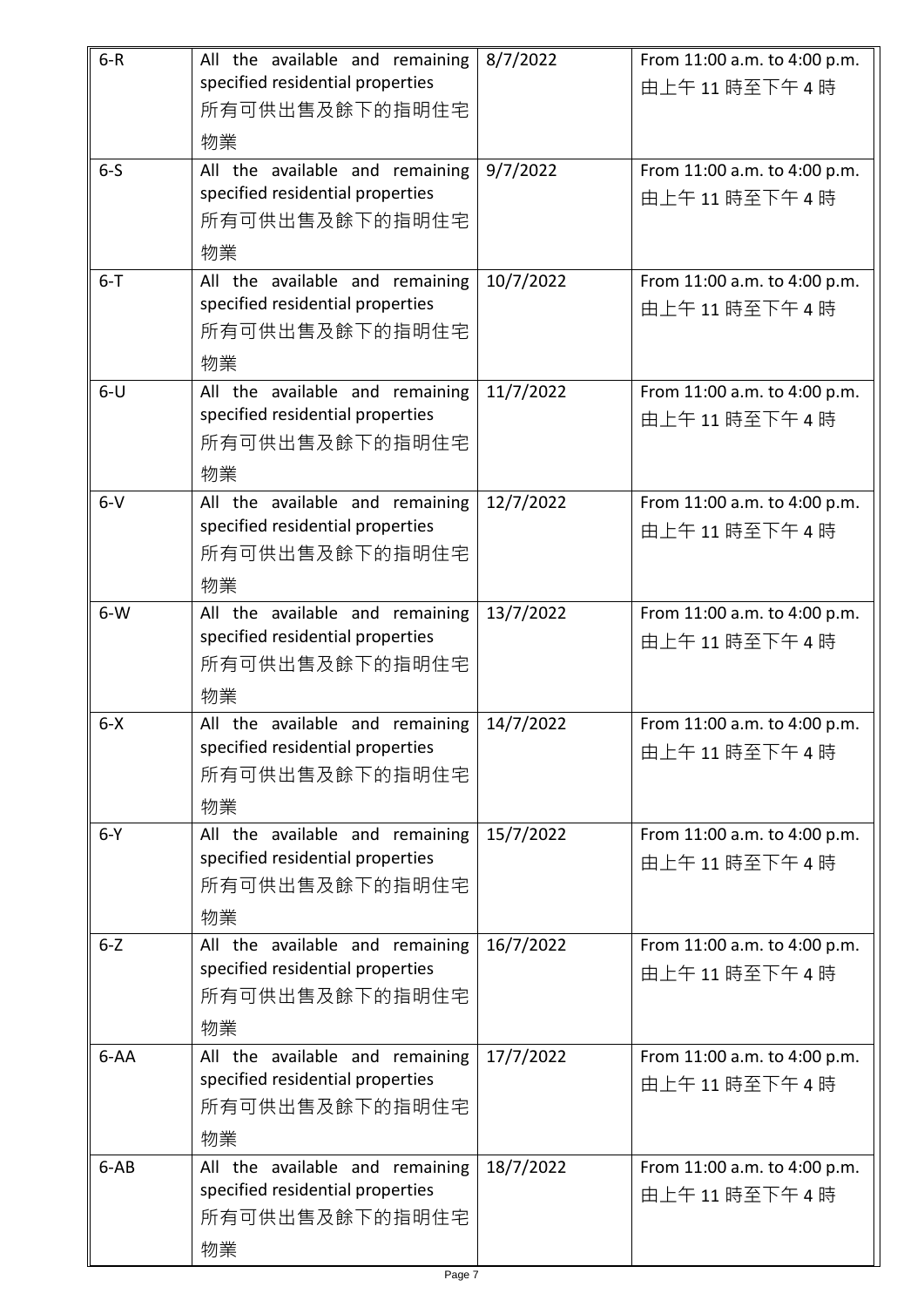| 6-AC     | All the available and remaining<br>specified residential properties<br>所有可供出售及餘下的指明住宅<br>物業 | 19/7/2022 | From 11:00 a.m. to 4:00 p.m.<br>由上午11時至下午4時 |
|----------|---------------------------------------------------------------------------------------------|-----------|---------------------------------------------|
| 6-AD     | All the available and remaining<br>specified residential properties<br>所有可供出售及餘下的指明住宅<br>物業 | 20/7/2022 | From 11:00 a.m. to 4:00 p.m.<br>由上午11時至下午4時 |
| 6-AE     | All the available and remaining<br>specified residential properties<br>所有可供出售及餘下的指明住宅<br>物業 | 21/7/2022 | From 11:00 a.m. to 4:00 p.m.<br>由上午11時至下午4時 |
| $6-AF$   | All the available and remaining<br>specified residential properties<br>所有可供出售及餘下的指明住宅<br>物業 | 22/7/2022 | From 11:00 a.m. to 4:00 p.m.<br>由上午11時至下午4時 |
| $6-AG$   | All the available and remaining<br>specified residential properties<br>所有可供出售及餘下的指明住宅<br>物業 | 23/7/2022 | From 11:00 a.m. to 4:00 p.m.<br>由上午11時至下午4時 |
| 6-AH     | All the available and remaining<br>specified residential properties<br>所有可供出售及餘下的指明住宅<br>物業 | 24/7/2022 | From 11:00 a.m. to 4:00 p.m.<br>由上午11時至下午4時 |
| $6-Al$   | All the available and remaining<br>specified residential properties<br>所有可供出售及餘下的指明住宅<br>物業 | 25/7/2022 | From 11:00 a.m. to 4:00 p.m.<br>由上午11時至下午4時 |
| $6-AJ$   | All the available and remaining<br>specified residential properties<br>所有可供出售及餘下的指明住宅<br>物業 | 26/7/2022 | From 11:00 a.m. to 4:00 p.m.<br>由上午11時至下午4時 |
| 6-AK     | All the available and remaining<br>specified residential properties<br>所有可供出售及餘下的指明住宅<br>物業 | 27/7/2022 | From 11:00 a.m. to 4:00 p.m.<br>由上午11時至下午4時 |
| $6 - AL$ | All the available and remaining<br>specified residential properties<br>所有可供出售及餘下的指明住宅<br>物業 | 28/7/2022 | From 11:00 a.m. to 4:00 p.m.<br>由上午11時至下午4時 |
| 6-AM     | All the available and remaining<br>specified residential properties<br>所有可供出售及餘下的指明住宅<br>物業 | 29/7/2022 | From 11:00 a.m. to 4:00 p.m.<br>由上午11時至下午4時 |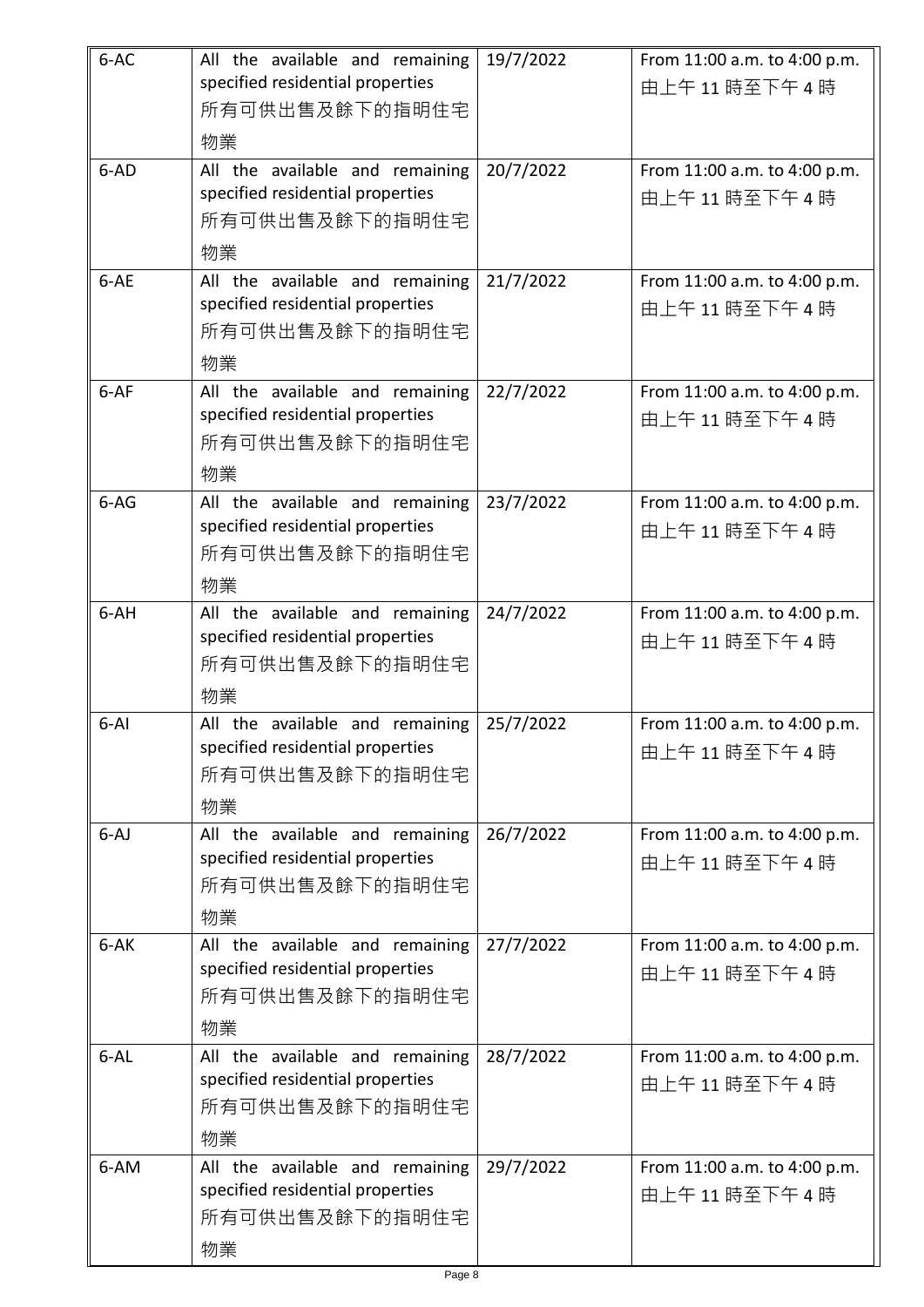| 6-AN   | All the available and remaining<br>specified residential properties                         | 30/7/2022 | From 11:00 a.m. to 4:00 p.m.<br>由上午11時至下午4時  |
|--------|---------------------------------------------------------------------------------------------|-----------|----------------------------------------------|
|        | 所有可供出售及餘下的指明住宅<br>物業                                                                        |           |                                              |
| $6-AO$ | All the available and remaining<br>specified residential properties<br>所有可供出售及餘下的指明住宅<br>物業 | 31/7/2022 | From 11:00 a.m. to 4:00 p.m.<br>由上午11 時至下午4時 |

Please refer to the following section entitled "Other matters".

請參閱下項「其他事項」。

**The method to be used, where 2 or more persons are interested in purchasing a particular specified residential property, to determine the order of priority in which each of those persons may proceed with the purchase:**

**在有兩人或多於兩人有意購買同一個指明住宅物業的情況下,將會使用何種方法決定每名該等人 士可購買該物業的優先次序:**

Please refer to the above method and "Other matters".

請參照上述方法及「其他事項」。

## **Other matters:**

**其他事項:**

1. The Vendor does not bind itself to review, consider or accept the highest tender or any tender, and has the absolute right(s):-

賣方無必要閱覽、考慮或接納出價最高的投標或任何投標,並有絕對權利以 :-

(a) to accept any submitted tender for any or all of the specified residential properties (herein offered to be sold) at any time before the closing date and time of the tender by amending this Sales Arrangements or any other appropriate means; 在招標截止日期及時間前的任何時間透過更改本銷售安排或其他合適的方式以接納已提

交的有關任何或所有(在此銷售安排供出售的)指明住宅物業的投標;

(b) to reject any tender or withdraw any or all of the specified residential properties (herein offered to be sold) from sale at any time before the acceptance of any submitted tender by amending this Sales Arrangements or any other appropriate means;

於接納任何已提交的投標前的任何時間拒絕任何投標或透過更改本銷售安排或其他合適

的方式以撤回出售任何或所有(在此銷售安排供出售的)指明住宅物業;

(c) to sell or dispose of any or all of the specified residential properties (herein offered to be sold) to any person by any method from time to time by amending this Sales Arrangements or any other appropriate means;

不時透過更改本銷售安排或其他合適的方式以任何方法向任何人士出售或處置任何或所 有(在此銷售安排供出售的)指明住宅物業;

(d) to adjust the closing date and/or time of the tender for any or all of the specified residential properties (herein offered to be sold) from time to time by amending this Sales Arrangements or any other appropriate means; and

不時透過更改本銷售安排或其他合適的方式以調整任何或所有(在此銷售安排供出售的)